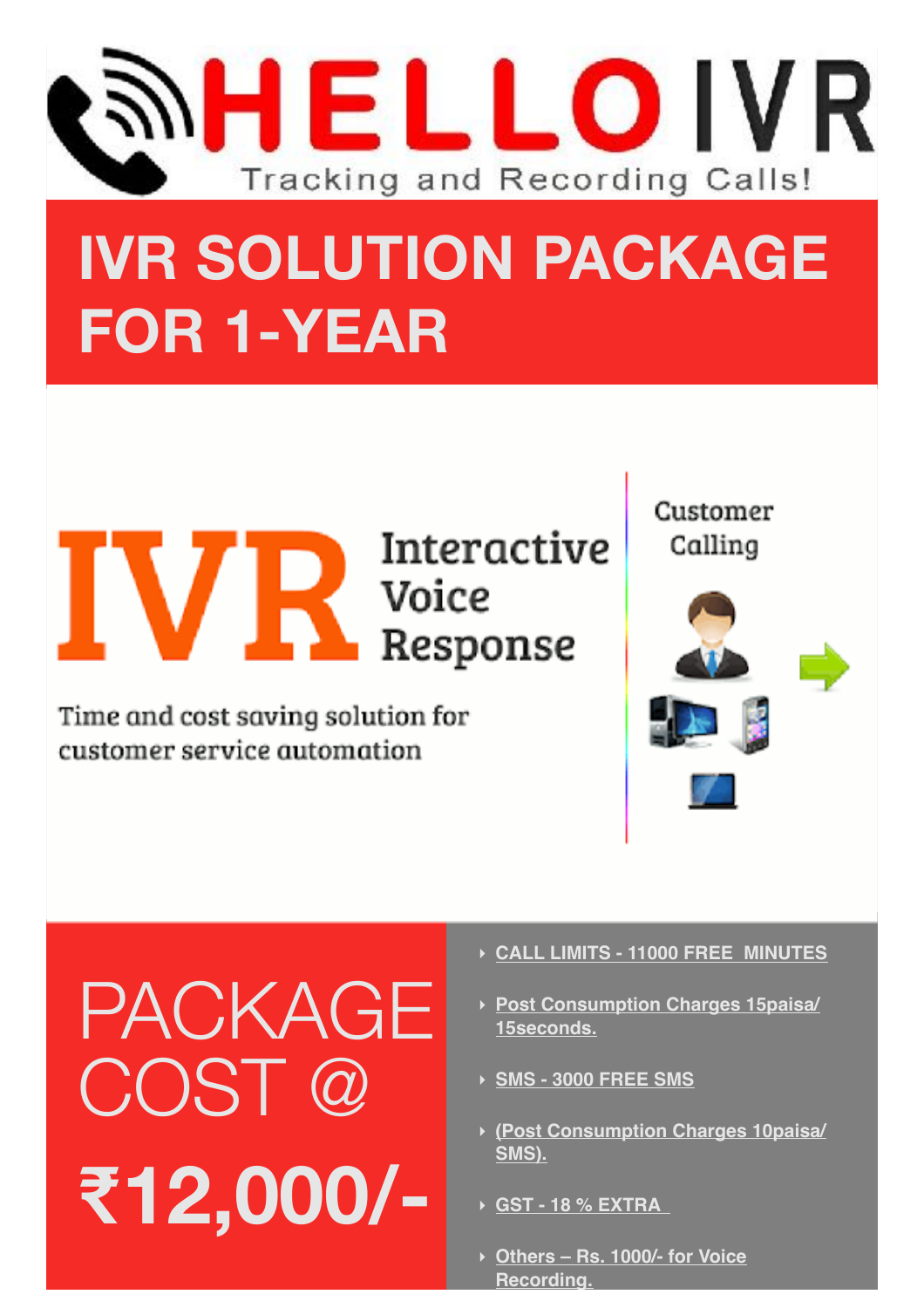## **ABOUT US**

**Hello IVR** is One of the Best IVR Solutions Provider in Odisha,Bhubaneswar,India and Brand Service of **Samaresh Web Solutions Pvt Ltd.**

It enables you to effectively track, retain and push leads or enquiries through a pre-defined route.

Hello IVR Significantly increases first contact resolutions and customer services efficiency. We Can Provide you IVR Number of any state within INDIA or any other Country in the World at most affordable rates.

Our IVR (Interacting Voice Response) systems have been installed in numerous BPOs, Small, Medium & Large companies, Educational institutes, Construction Companies, etc.

IVR acts as a reception hosted virtually in a cloud telephony environment. We provide a 10 Digit mobile number or a landline number, on which the customers can call 24×7.

The customers are greeted with a customised message as per your requirements and can select the extension pre-defined by you to speak with the concerned team member or leave a voice mail.

At a low price, you can project the image of a professional company and would never have to worry about losing important leads.

#### **Please find herewith business proposal for IVR**

### **IVR Services**

- Best Rate Rs.12,000 Only /- ( For One Year with number )
- Call Limit 11000 Free Min For One Year (Post Consumption Charges 15paisa/15seconds.
- SMS 3000 Free SMS For One Year (Post Consumption Charges 10paisa/SMS).
- GST 18% Extra
- Others Rs. 1000/- for Voice Recording.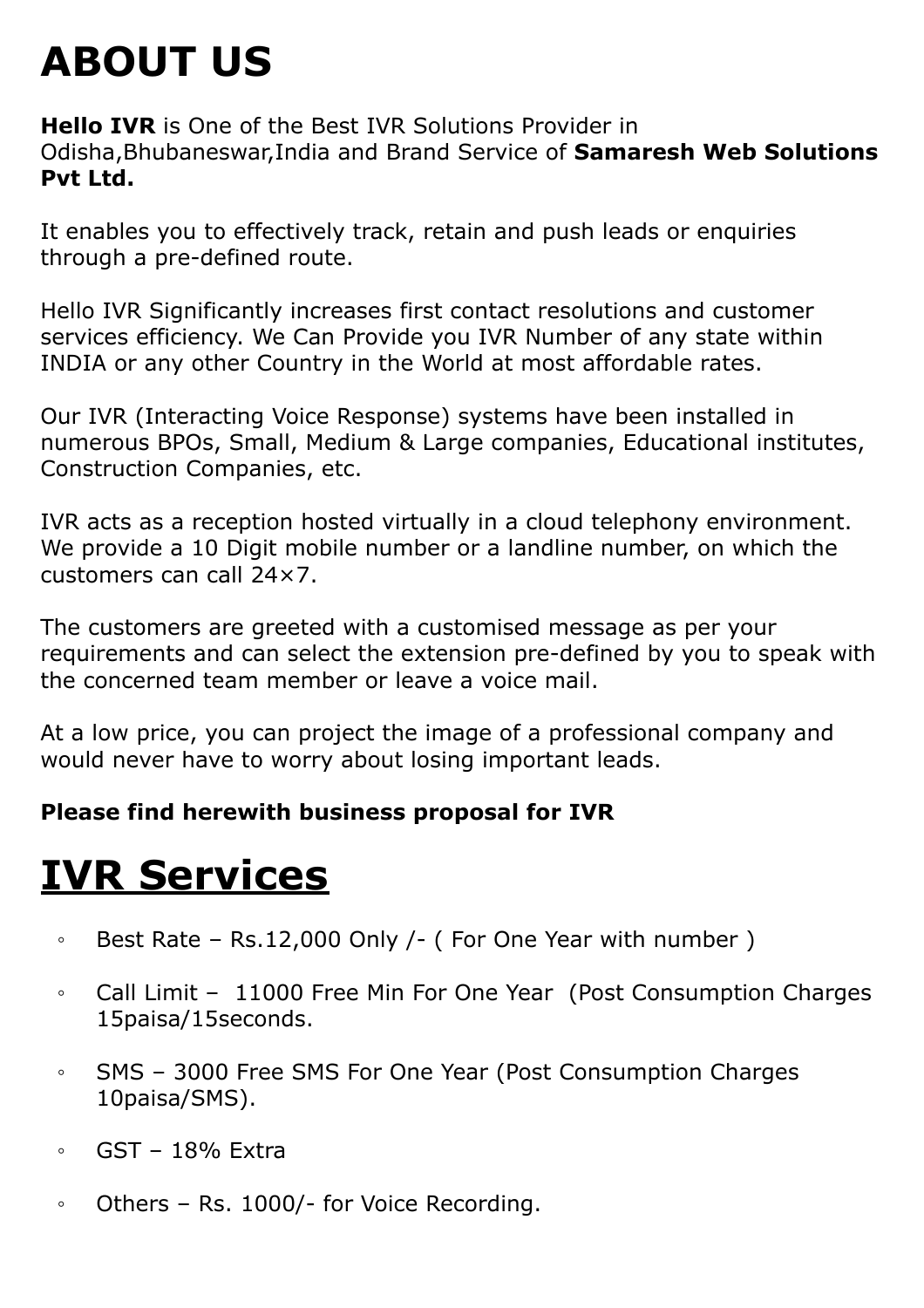## **IVR FEATURES LIST**

1) All incoming calls on the IVR number are greeted with a welcome tone and integrated voice message like "Welcome to ABC Pvt. Ltd please wait while we connect your call to our representative". Now, there are two option of the call forwarding:

#### **A. Direct call forwarding.**

#### **B. DTMF (Dual-tone multi-frequency) Service:**

 >> PRESS-1 for Sales department, >> PRESS-2 for admin department etc.

2) You can make your own mobile number/ toll free number as a virtual number and map executives to it.

3) You can add 'n' number of executive against a Virtual Number.

4) No Call Drop.

5) You will get Call tracking panel to track inbound calls.

6) You can set call pick priority according to you for Sales Team.

7) You can provide access to your executive also, so that they can see their own call record.

8) You can access your call tracking panel anywhere any time online.

9) 100% voice recording of each picked call with play/download option.

10) User Friendly Control Panel.

11) 2-way prompt sms. After conversations both executive and client gets the message

mobile number of each other.

12) You can download reports into excel from panel.

13) Showing name and Stick Agent Facility also available.

14) 100% data security.